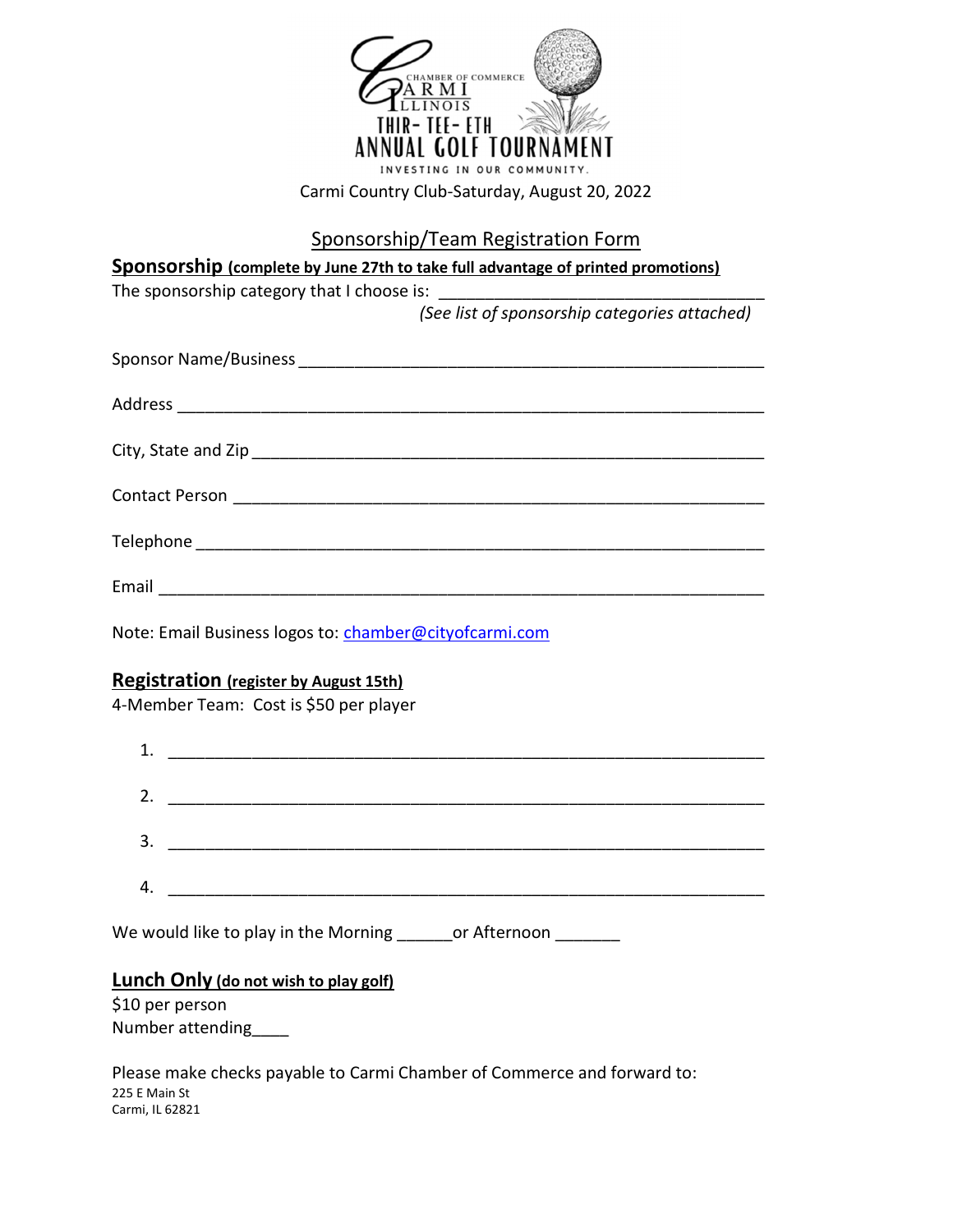

## Sponsorship Packages

Carmi Country Club-Saturday, August 20, 2022

#### Gold Sponsorship Package - \$2,500

- Advertisement as Tournament Sponsor on all public mentions of the golf tournament, especially signage, pre and post event press releases, and publicity mailings
- Public recognition at the event and on the Chamber website, Social Media pages, Radio, and Billboard located on W Main St by Fairgrounds- which will be publicized July 18<sup>th</sup>-August 14th (courtesy of Botsch and Associates, CPA)
- Signage on golf carts
- One complimentary team registration, includes lunch
- Branded merchandise provided by you, at your request, can be included in favor bag to teams
- Signage at holes if they do not have other sponsors

#### Silver Sponsorship Package - \$1,500

- Advertisement as a sponsor on all public mentions of the golf tournament, especially signage, pre and post event press releases, and publicity mailings
- Public recognition at the event and on the Chamber website, Social Media pages Radio, and Billboard located on W Main St by Fairgrounds- which will be publicized from July 18<sup>th</sup>-August 14<sup>th</sup> (courtesy of Botsch and Associates, CPA)
- Branded merchandise provided by you, at your request, can be included in favor bag to teams
- One complimentary team registration, includes lunch

## Bronze Sponsorship Package - \$750

- Public recognition at the event (signage) and recognition on the Chamber website, Social Media pages, and Billboard located on W Main St by Fairgrounds- which will be publicized from July 18<sup>th</sup>-August 14<sup>th</sup> (courtesy of Botsch and Associates, CPA)
- 50% off team registration

## 1<sup>st</sup> Place Sponsorship Package - \$500

- Public recognition at the event (signage) and recognition on the Chamber website, Social Media pages
- Opportunity for representative to present awards to  $1<sup>st</sup>$  Place team

## 2<sup>nd</sup> Place Sponsorship Package - \$250

- Public recognition at the event (signage) and recognition on the Chamber website, Social Media pages
- Opportunity for representative to present awards to  $2^{nd}$  Place team